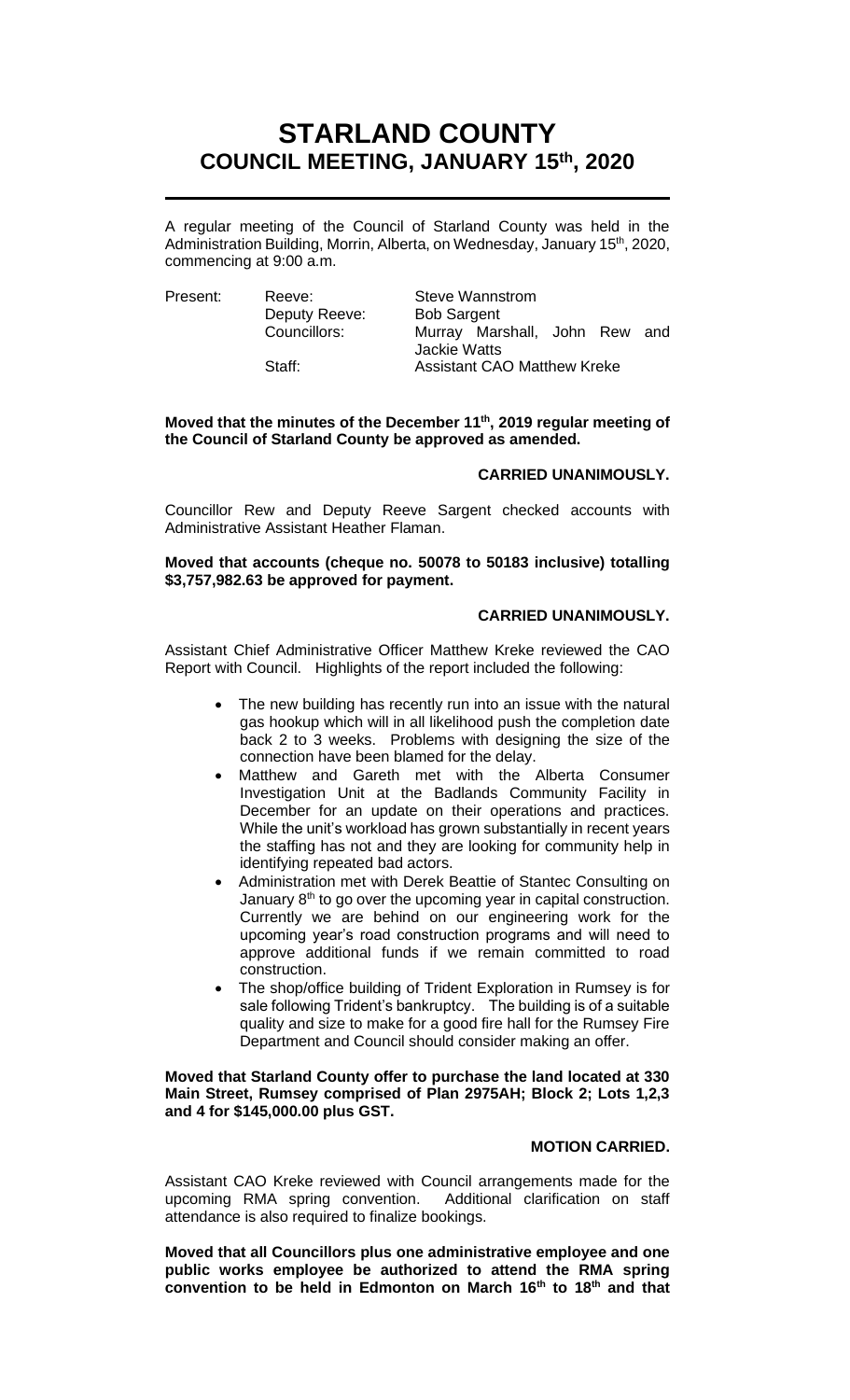**registration and expenses be paid.**

### **CARRIED UNANIMOUSLY.**

**Moved that Starland County apply for an exclusion to the requirements for an Intermunicipal Development Plan to be made between Starland County and each of Kneehill County, Stettler County and the Special Areas.**

### **CARRIED UNANIMOUSLY.**

**Moved that Starland County apply for an extension to the timelines for the requirement to complete an Intermunicipal Collaboration Framework between Starland County and each of Kneehill County, Stettler County and the Special Areas of one year.**

# **CARRIED UNANIMOUSLY.**

Communication was received from the Minister of Municipal Affairs outlining the progress made so far on updating the assessment model used for oil and gas properties. Currently it looks as if there will be substantial changes to assessment in addition to the changes already made to shallow gas properties. These changes would go into effect for the 2021 tax year.

At 10:00 a.m. PW Supervisor Ken Menage attended the meeting and reviewed the PW Report with Council. Highlights of his report included the following:

- The PW Crew have been hauling scrap, repairing and installing signs, helping with inventory and checking bridge signs for repairs or replacement.
- The Shop Crew have been working on approximately 54 pieces of equipment, performed 5 CVIPs and doing a major shop clean.
- Gradermen have been doing winter road maintenance operations.
- Ken has been working on road planning, gravel pit applications and doing bridge inspections.

At 10:45 a.m. Ken departed from the meeting.

**Moved that Councillor Watts, Reeve Wannstrom and Staff Bremer and Kreke be authorized to attend the Brownlee Emerging Trends Legal Seminar in Calgary on February 6th and that registration and expenses be paid.**

# **CARRIED UNANIMOUSLY.**

Assistant CAO Kreke gave an update on the sale process for the old building site in the Village of Morrin. The purchaser is currently looking for an extension to May  $15<sup>th</sup>$  to close the purchase.

**Moved that Starland County amend the land sale contract 09172019A, Section 2.3 to move the possession completion date to May 15th, 2020 with the addition of a \$10,000.00 non-refundable deposit to be paid to Starland County in the event of failure of the purchaser to meet the conditions of the contract.**

# **CARRIED UNANIMOUSLY.**

The RMA has put out an update on the new rural police costing model. The major new item is that while municipalities will be required to contribute to 2020 police funding the first invoice will not arrive until January 2021 which will give municipalities more time to plan.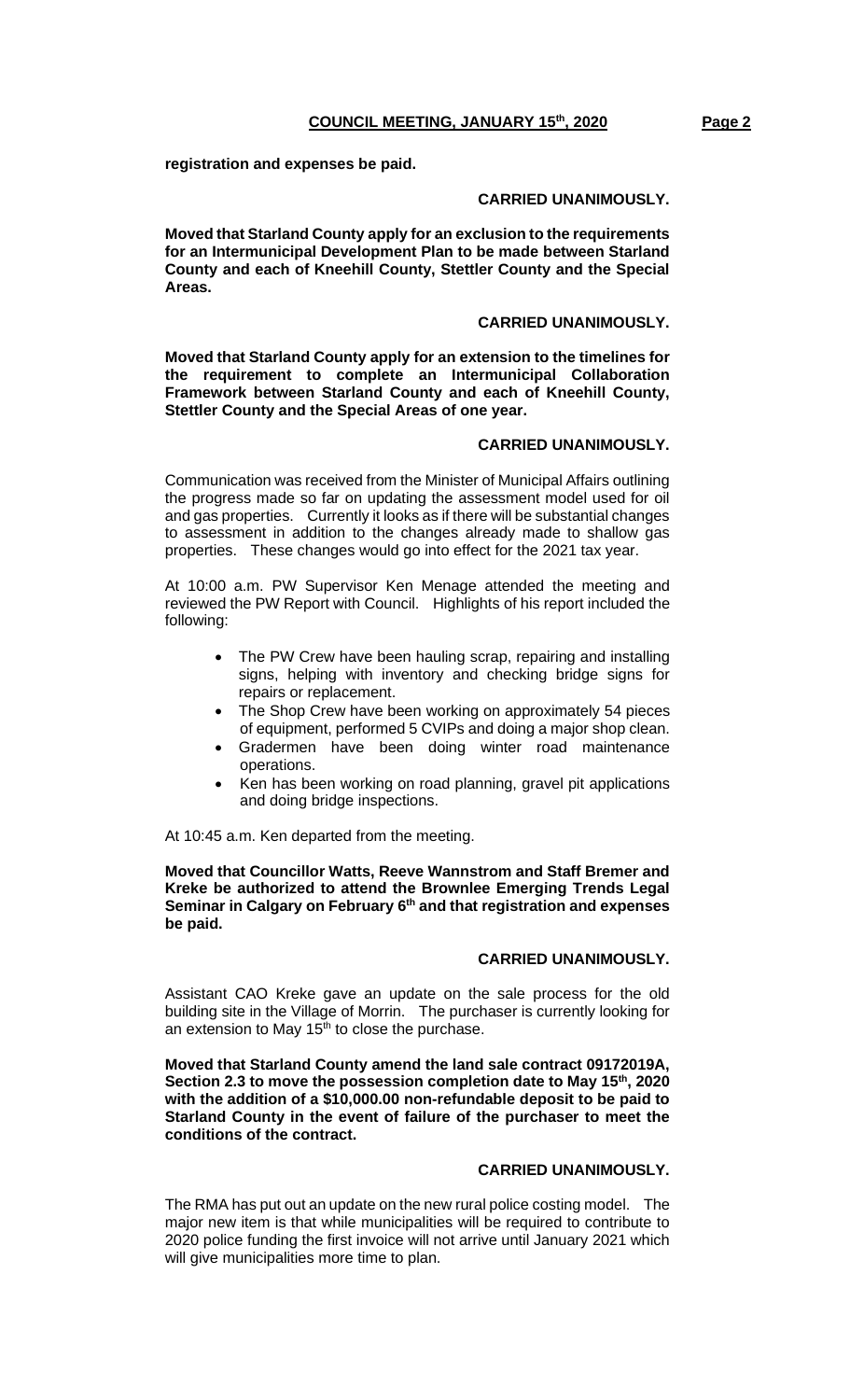At 11:05 a.m. Municipal Services Manager Glen Riep attended the meeting and reviewed the MS report with Council. Highlights include the following:

- Glen has submitted a report to AENV on the Morning Glory water system and projected cost necessary to bring the system in compliance. This was necessary to illustrate our concerns with the system.
- Preparations have been made for the installation of water service from the Starland Regional line to the Nick Dalton property near Fox Coulee. The weather has recently restricted the type of work that can be done and as such the connection will have to be deferred until such time that the weather cooperates.
- The MPC has approved the application for the Kneehill Solar Project located directly east of the Michichi Power Substation north of Drumheller. The 25-megawatt facility is situated on two quarter sections of cultivated land and has received AUC approval. Construction is slated for 2020.
- The Morrin/Starland generator project is now substantially completed with the final commissioning of the generator and load testing. The Village council had expanded the scope of the project with the addition of a 35 HP variable drive electric motor to power the fire pump. Glen will be reviewing the impact this change had on overall costs and issuing a report summary.

Administration met with Victor Beda of Peter Energy Solutions Inc. on behalf of the Aura Power solar installation located west of the Michichi Power Substation. Currently the project is in the last stages of development awaiting final finance approval. Aura Power maintains that County taxes are too high and must be reduced for the project to receive final investment approval. Council would like to see more information before considering the request.

Application was received from Larry Poland Jr. of Division 2 for the \$300 charge put on his water bill for non-payment of the original connection fee to be reduced. Administration has recommended that legally if Council is to reduce charges for one customer they must amend Bylaw 1137 to lower the rate charged for all outstanding connection fee payments.

**Moved that Bylaw 1147, for the purpose of amending Schedule A of Bylaw 1137, be established.**

**MOTION CARRIED.**

**Moved that Bylaw 1147, for the purpose of amending Schedule A of Bylaw 1137, be given first reading.**

**MOTION CARRIED.**

**Moved that Bylaw 1147, for the purpose of amending Schedule A of Bylaw 1137, be given second reading.**

**MOTION CARRIED.**

**Moved that Bylaw 1147, for the purpose of amending Schedule A of Bylaw 1137, be given third reading at this meeting.**

**MOTION CARRIED.**

**Moved that Bylaw 1147, for the purpose of amending Schedule A of Bylaw 1137, be given third reading and finally passed.**

**MOTION CARRIED.**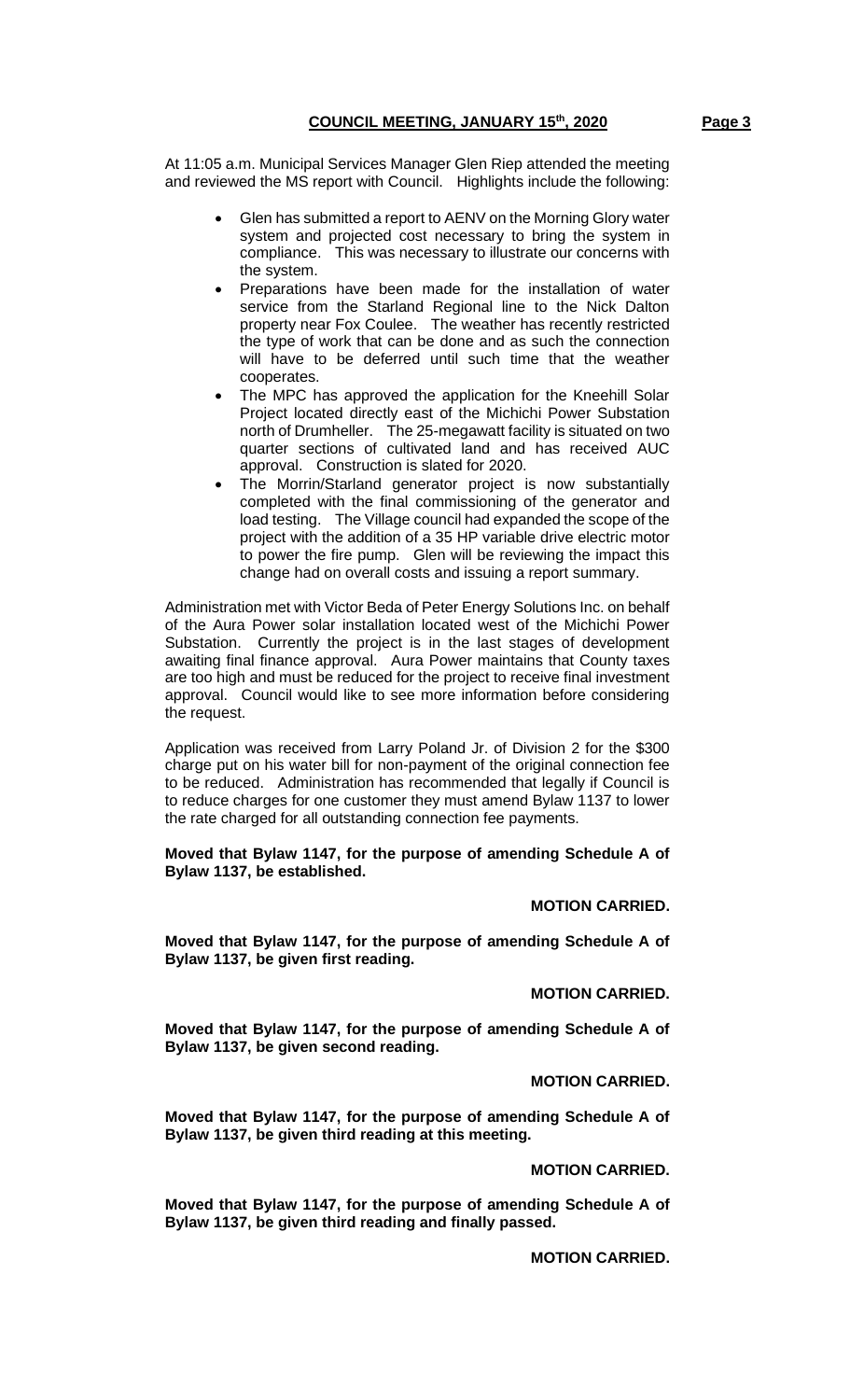At 12:10 p.m. Glen departed from the meeting.

Records Management Coordinator Terena Kleinschroth presented Council with the results of three quotes gathered for the provision of a rolling file system and custom shelving for the new shop/office building. The new filing room will be larger than all three of the rooms put together that existed in the old building and prices ranged from a low of \$65,802.93 to a high of \$76,600.00. The replacement of this system is being funded by insurance proceeds.

**Moved that Starland County accept the tender from Westbow Systems for the completion of a rolling file system and custom shelving for the file room in the new County shop/office in the amount of \$65,802.93 plus GST.**

#### **CARRIED UNANIMOUSLY.**

Council was given a copy of the Integrating Source Water Protection and Watershed Conservation into Municipal Planning: Report and Statutory Plan Guide, the new report from the Red Deer River Municipal Users Group. The report outlines the ways municipalities can integrate source water protection measures into community planning documents.

An Amateur Team Grant request was made by the Delia Penguins for the Morrin Minor Hockey 2020 season. There are 15 eligible players on the team.

#### **Moved that Starland County give an Amateur Team Grant to the Delia Penguins in the amount of \$750.00 as per Policy 720-31.**

### **CARRIED UNANIMOUSLY.**

Starland County has issued letters of support for Kneehill Regional FCSS for the funding of their Family Resource Network Proposal, the PLRSD for the funding of their Family Resource Worker Program, and for the Delia & District Dawson Historical Museum Society for the funding of a research project about Violet Barss.

Safety Officer Chris People is requesting authorization to attend the Annual Alberta Health and Safety Conference in Banff from February  $6<sup>th</sup>$  to  $7<sup>th</sup>$ .

**Moved that Safety Officer Chris Peoples be authorized to attend the Annual Alberta Health and Safety Conference in Banff from February 6 th to 7th and that registration and expenses be paid.**

# **CARRIED UNANIMOUSLY.**

The Drumheller and District Seniors Foundation has released the requisitions amounts due for 2020. Starland County's share will be \$425,815.50 to be budgeted in the spring.

Notification was received from Alberta Health Services that they would be reviewing the Alberta Health Services Emergency Medical Services Helicopoter Air Ambulance Service. The review commenced in November of 2019 and they are looking for submissions aimed at improving the service.

Starland County FCSS received a donation of \$1,000.00 from BluEarth Renewables as part of their effort to give back to the community in which they intend to develop a new wind farm.

Councillors gave suggestions as to the content and frequency of a proposed Starland County Newsletter. Councillors are being asked to submit in writing the content desired for the newsletter so that administration may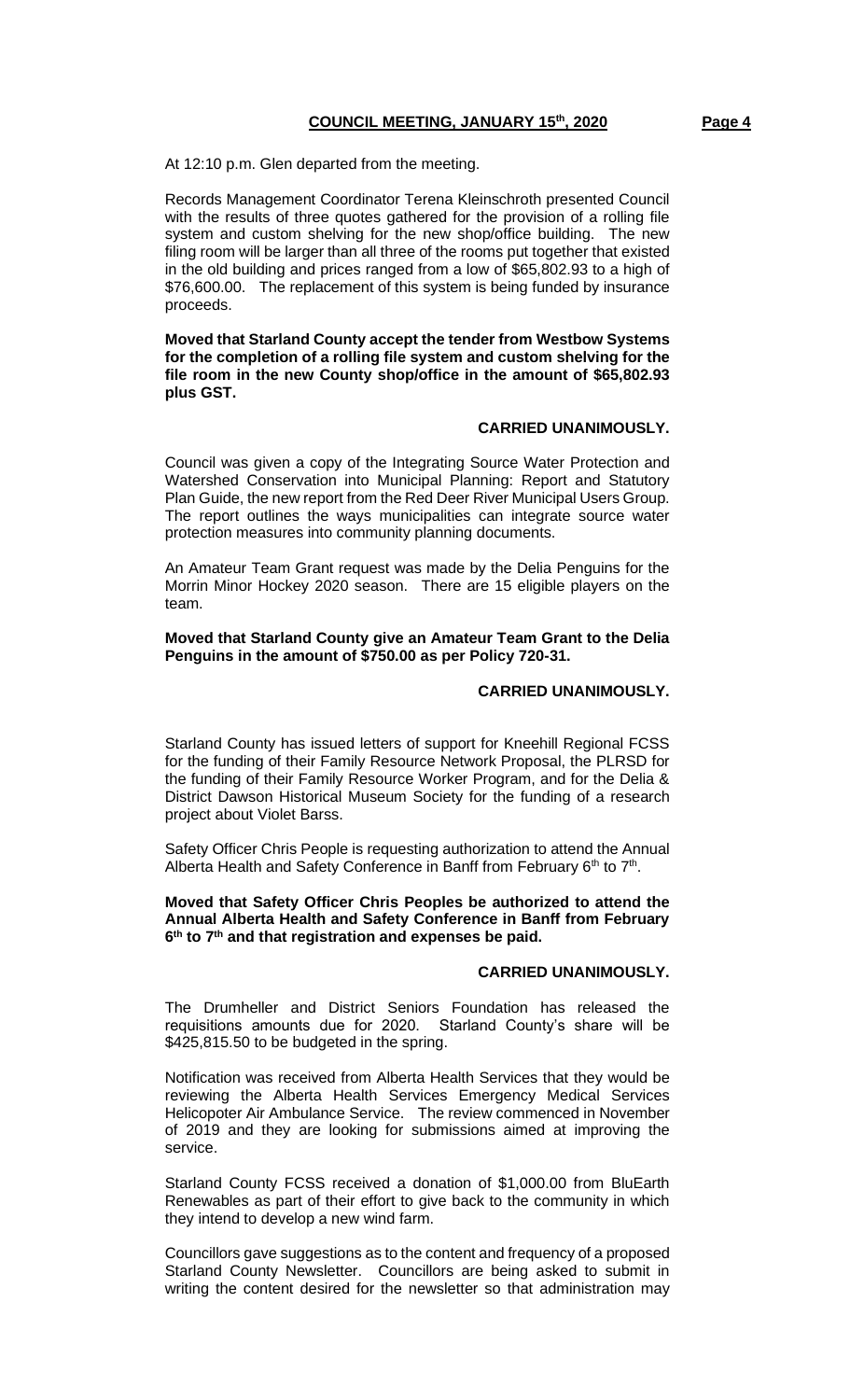begin coming up with an outline.

All councillors present reported briefly on the committees to which they are appointed.

#### **Moved that Starland County design and implement safeguards to the inlet to the spillway on the McLaren Dam.**

# **CARRIED UNANIMOUSLY.**

Council Communications:

- i) Elson and Pat McDougald re: Good Work
- ii) Delia Fun Hockey Team re: Thank You
- iii) Clearwater County re: New Building Tour Feb.  $6<sup>th</sup>$ , 2020
- iv) FCSSA re: Newsletter
- v) Canadian Badlands re: Board Meeting Minutes Oct. 31<sup>st</sup>, 2019
- vi) Marigold Library re: Marigold Report
- vii) Lidstone & Company re: Legal Update
- viii) Rural Municipalities of Alberta
	- Contact Newsletter (2 Issues)
	- President's Message

Accounts - see prior motion.

| APWA-ALBERTA CHAPTER<br>ATB FINANCIAL MASTERCARD<br>ATCO STRUCTURES & LOGISTICS LTD.<br>DRUM WIRELESS LTD.<br><b>EAGLE BUILDERS LP</b><br>KASHUBA HEATING AND AIR<br>LN LAND DEVELOPMENT TECH<br>OLD MACDONALD KENNELS<br>TELUS MOBILITY INC.<br><b>TOWN OF DRUMHELLER</b><br><b>VILLAGE OF DELIA</b><br>WASTE MANAGEMENT OF CANADA | CK#50078<br>CK#50079<br>CK#50080<br>CK# 50081<br>CK# 50082<br>CK# 50083<br>CK#50084<br>CK# 50085<br>CK#50086<br>CK# 50087<br>CK#50088<br>CK#50089 | 52.50<br>2,421.90<br>801.90<br>761.20<br>1,152,441.00<br>746.55<br>3,712.80<br>589.05<br>1,238.37<br>1,370.91<br>173.00<br>152.52 |
|-------------------------------------------------------------------------------------------------------------------------------------------------------------------------------------------------------------------------------------------------------------------------------------------------------------------------------------|---------------------------------------------------------------------------------------------------------------------------------------------------|-----------------------------------------------------------------------------------------------------------------------------------|
| <b>Sub-Total:</b>                                                                                                                                                                                                                                                                                                                   | \$                                                                                                                                                | 1,164,461.70                                                                                                                      |
| <b>CRAIGMYLE CIVIC CENTRE SOCIETY</b>                                                                                                                                                                                                                                                                                               | CK#50090                                                                                                                                          | 1,849.11                                                                                                                          |
| <b>CRAIGMYLE HISTORIC SOCIETY</b>                                                                                                                                                                                                                                                                                                   | CK# 50091                                                                                                                                         | 1,891.84                                                                                                                          |
| <b>DELIA &amp; DISTRICT COMMUNITY ASSOC</b>                                                                                                                                                                                                                                                                                         | CK#50092                                                                                                                                          | 5,079.06                                                                                                                          |
| <b>DELIA &amp; DISTRICT AGRICULTURAL SOC</b>                                                                                                                                                                                                                                                                                        | CK#50093                                                                                                                                          | 40,627.64                                                                                                                         |
| <b>DELIA &amp; DISTRICT SENIOR CITIZENS</b>                                                                                                                                                                                                                                                                                         | CK#50094                                                                                                                                          | 2,844.72                                                                                                                          |
| <b>DELIA CURLING CLUB</b>                                                                                                                                                                                                                                                                                                           | CK#50095                                                                                                                                          | 6,340.07                                                                                                                          |
| <b>DELIA HISTORICAL SOCIETY</b>                                                                                                                                                                                                                                                                                                     | CK#50096                                                                                                                                          | 4,237.85                                                                                                                          |
| <b>DELIA MUNICIPAL LIBRARY BOARD</b>                                                                                                                                                                                                                                                                                                | CK#50097                                                                                                                                          | 583.80                                                                                                                            |
| MORRIN AND DISTRICT AG SOC                                                                                                                                                                                                                                                                                                          | CK#50098                                                                                                                                          | 28,492.43                                                                                                                         |
| <b>MORRIN COMMUNITY HALL ASSOC</b>                                                                                                                                                                                                                                                                                                  | CK#50099                                                                                                                                          | 3,463.07                                                                                                                          |
| <b>MORRIN MUNICIPAL LIBRARY</b>                                                                                                                                                                                                                                                                                                     | CK#50100                                                                                                                                          | 877.40                                                                                                                            |
| MUNSON AND AREA COMMUNITY ASSO CK# 50101                                                                                                                                                                                                                                                                                            |                                                                                                                                                   | 3,330.32                                                                                                                          |
| ROWLEY COMMUNITY HALL ASSO                                                                                                                                                                                                                                                                                                          | CK# 50102                                                                                                                                         | 6,501.53                                                                                                                          |
| <b>RUMSEY AND DISTRICT AG SOC</b>                                                                                                                                                                                                                                                                                                   | CK# 50103                                                                                                                                         | 21,231.03                                                                                                                         |
| <b>RUMSEY COMMUNITY LIBRARY</b>                                                                                                                                                                                                                                                                                                     | CK# 50104                                                                                                                                         | 763.88                                                                                                                            |
| <b>RUMSEY DROP-IN CENTRE</b>                                                                                                                                                                                                                                                                                                        | CK#50105                                                                                                                                          | 1,632.73                                                                                                                          |
| <b>VERDANT VALLEY AGRICULTURAL SO</b>                                                                                                                                                                                                                                                                                               | CK#50106                                                                                                                                          | 3,253.52                                                                                                                          |
| Sub-Total:                                                                                                                                                                                                                                                                                                                          | \$                                                                                                                                                | 133,000.00                                                                                                                        |
| A.H. GRADER SERVICE LTD.                                                                                                                                                                                                                                                                                                            | CK#50107                                                                                                                                          | 10,804.50                                                                                                                         |
| ACKLANDS-GRAINGER INC.                                                                                                                                                                                                                                                                                                              | CK#50108                                                                                                                                          | 641.30                                                                                                                            |
| <b>ACTIVE GLASS</b>                                                                                                                                                                                                                                                                                                                 | CK#50109                                                                                                                                          | 390.92                                                                                                                            |

ADAMS INDUSTRIAL SUPPLIES INC. CK# 50110 265.17 AGROMAX DISTRIBUTORS INC. CK# 50111 11,340.00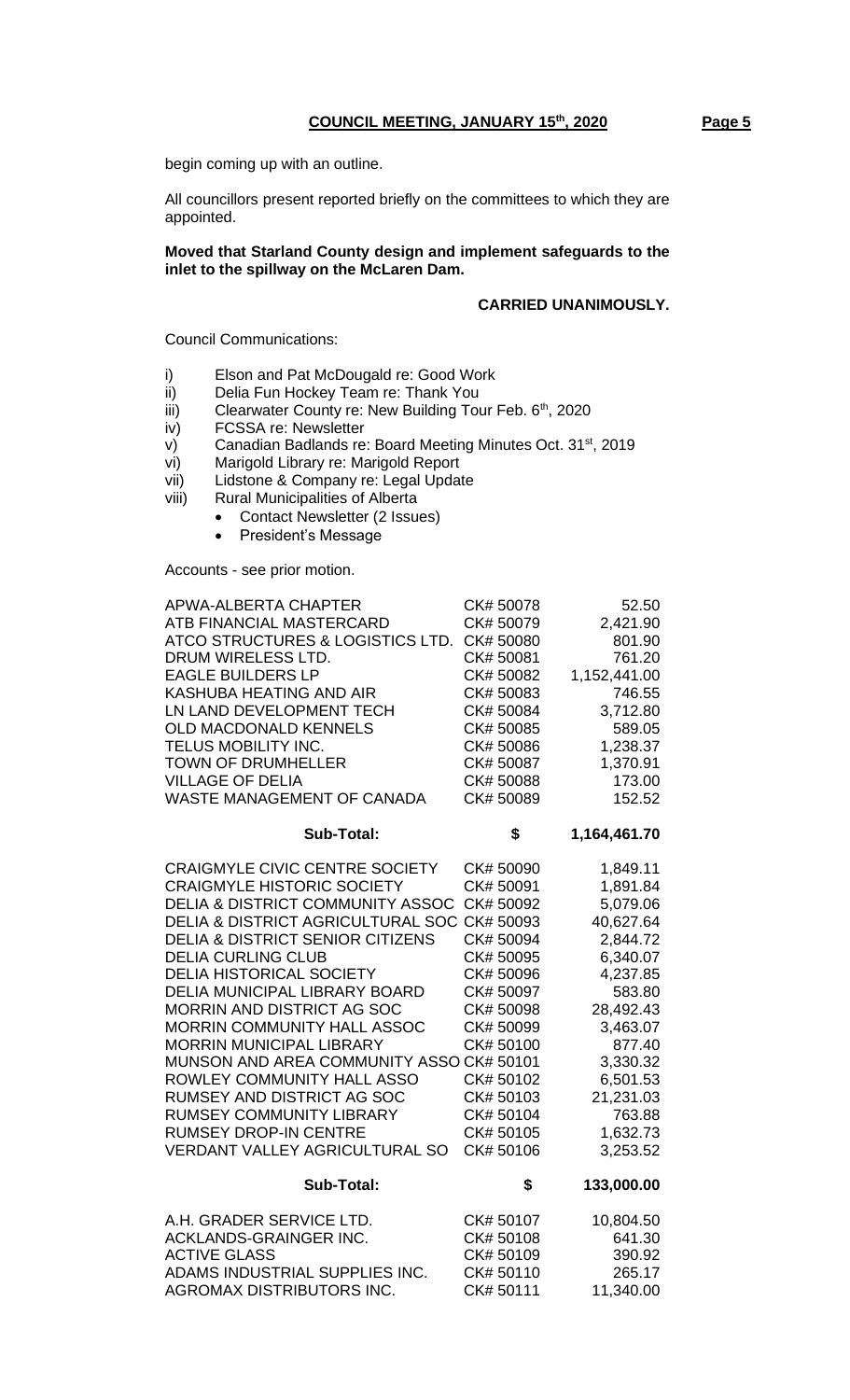# **COUNCIL MEETING, JANUARY 15th, 2020 Page 6**

| ALTAGAS UTILITIES INC.                     | CK# 50112 | 3,000.55     |
|--------------------------------------------|-----------|--------------|
| <b>ARCTEC ALLOYS LIMITED</b>               | CK#50113  | 110.46       |
| ATCO ELECTRIC LTD.                         | CK# 50114 | 3,942.73     |
|                                            |           |              |
| <b>AUTO VALUE PARTS - DRUMHELLER</b>       | CK#50115  | 792.00       |
| BEARCOM CANADA CORP.                       | CK# 50116 | 708.75       |
| <b>RECEIVER GENERAL</b>                    | CK# 50117 | 930.00       |
|                                            |           |              |
| CAWIEZEL, LAURA                            | CK# 50118 | 1,522.71     |
| CHRIST THE REDEEMER C.S.R.D #3             | CK#50119  | 1,069.81     |
| CIMA CANADA INC.                           | CK# 50120 | 69.30        |
|                                            |           |              |
| 2020 PROVINCIAL ASB CONFERENCE             | CK# 50121 | 6,142.50     |
| D&M CONCRETE PRODUCTS LTD.                 | CK# 50122 | 3,948.00     |
| DIGITEX CANADA INC.                        | CK# 50123 | 55.53        |
|                                            |           |              |
| DIRECTDIAL.COM                             | CK# 50124 | 2,442.72     |
| DRUMHELLER CHRYSLER                        | CK# 50125 | 1,282.27     |
| DRUMHELLER EQUIPMENT SALES                 | CK#50126  | 277.62       |
|                                            |           |              |
| <b>EAGLE BUILDERS LP</b>                   | CK# 50127 | 2,158,954.91 |
| EAST CENTRAL GAS CO-OP LTD.                | CK# 50128 | 243.80       |
| <b>ENDEAVOR CHARTERED ACCOUN</b>           | CK#50129  | 8,400.00     |
|                                            |           |              |
| <b>ENMAX</b>                               | CK# 50130 | 13,933.97    |
| <b>EVOLUTION INSPECTIONS &amp; MANUF</b>   | CK# 50131 | 746.50       |
| <b>FOUNTAIN TIRE LTD.</b>                  | CK# 50132 | 10,390.74    |
|                                            | CK# 50133 |              |
| <b>FRESON BROS DRUMHELLER</b>              |           | 277.67       |
| <b>GANGSTER ENTERPRISES</b>                | CK# 50134 | 1,098.30     |
| <b>GARRY'S WELDING AND SUPPLIES</b>        | CK# 50135 | 239.00       |
|                                            |           |              |
| GLOVER INTERNATIONAL TRUCKS LTD. CK# 50136 |           | 6,356.81     |
| <b>GOVERNMENT OF ALBERTA</b>               | CK# 50137 | 21.00        |
| <b>GRIFFITH, SHERRY</b>                    | CK# 50138 | 115.20       |
| HAMPTON, ALAN W.                           | CK# 50139 | 2,486.28     |
|                                            |           |              |
| HI-WAY 9 EXPRESS LTD.                      | CK# 50140 | 487.75       |
| <b>HYDRODIG CANADA INC.</b>                | CK# 50141 | 5,349.75     |
| <b>IMAGE CRAFTER SIGNS INC.</b>            | CK# 50142 | 40.95        |
|                                            |           |              |
| <b>JERRY'S LOCK &amp; KEY SERVICE</b>      | CK# 50143 | 18.02        |
| KENNEDY MECHANICAL 2069349                 | CK# 50144 | 3,816.75     |
| KLEINSCHROTH, TERENA R.                    | CK# 50145 | 38.40        |
|                                            |           |              |
| <b>KNEEHILL COUNTY</b>                     | CK# 50146 | 197.35       |
| KUHL TUF WEAR LTD.                         | CK# 50147 | 140.78       |
| <b>LAPP</b>                                | CK# 50148 | 23,945.00    |
| <b>LOOMIS EXPRESS</b>                      |           |              |
|                                            | CK# 50149 | 91.74        |
| MARSHALL, MURRAY                           | CK# 50150 | 5,540.52     |
| NEW WEST FREIGHTLINER INC-RD               | CK# 50151 | 3,512.26     |
| PETERSON AUTO BODY LTD.                    | CK# 50152 | 741.98       |
|                                            |           |              |
| PETTY CASH                                 | CK# 50153 | 40.42        |
| PRAIRIE LAND REGIONAL DIVISION             | CK# 50154 | 20,000.00    |
| RECEIVER GENERAL OF CANADA                 | CK# 50155 | 72,130.14    |
|                                            |           |              |
| REW, JOHN                                  | CK# 50156 | 298.28       |
| RIEP, GLEN                                 | CK# 50157 | 3,068.56     |
| <b>RMA FUEL</b>                            | CK# 50158 | 21,940.47    |
|                                            |           |              |
| <b>RMA TRADE</b>                           | CK# 50159 | 3,495.14     |
| ROCKY MOUNTAIN PHOENIX                     | CK# 50160 | 63.26        |
| <b>SARGENT, ROBERT</b>                     | CK#50161  | 2,145.44     |
| SCHUMACHER, GOUGH AND COMPANY CK# 50162    |           | 707.47       |
|                                            |           |              |
| SEED CHECK TECHNOLOGIES INC.               | CK# 50163 | 197.40       |
| SHAW GMC CHEVROLET BUICK LTD.              | CK# 50164 | 144.61       |
| SHRED-IT INTERNATIONAL ULC                 | CK# 50165 | 252.31       |
|                                            |           |              |
| STANTEC CONSULTING LTD.                    | CK# 50166 | 4,963.38     |
| STEWART, KIM                               | CK# 50167 | 110.00       |
| SUN LIFE ASSURANCE COMPANY                 | CK#50168  | 17,704.78    |
|                                            |           |              |
| SYLOGIST LTD.                              | CK# 50169 | 840.00       |
| <b>TAQA NORTH</b>                          | CK# 50170 | 21.00        |
| TELUS COMMUNICATIONS INC.                  | CK#50171  | 779.74       |
|                                            |           |              |
| TELUS MOBILITY INC.                        | CK# 50172 | 276.24       |
| UFA CO-OPERATIVE LIMITED                   | CK# 50173 | 1,595.90     |
| <b>VILLAGE OF MUNSON</b>                   | CK# 50174 | 390.00       |
| <b>WANNSTROM, STEVE</b>                    | CK# 50175 | 3,146.64     |
|                                            |           |              |
| <b>WATER PURE &amp; SIMPLE</b>             | CK# 50176 | 90.00        |